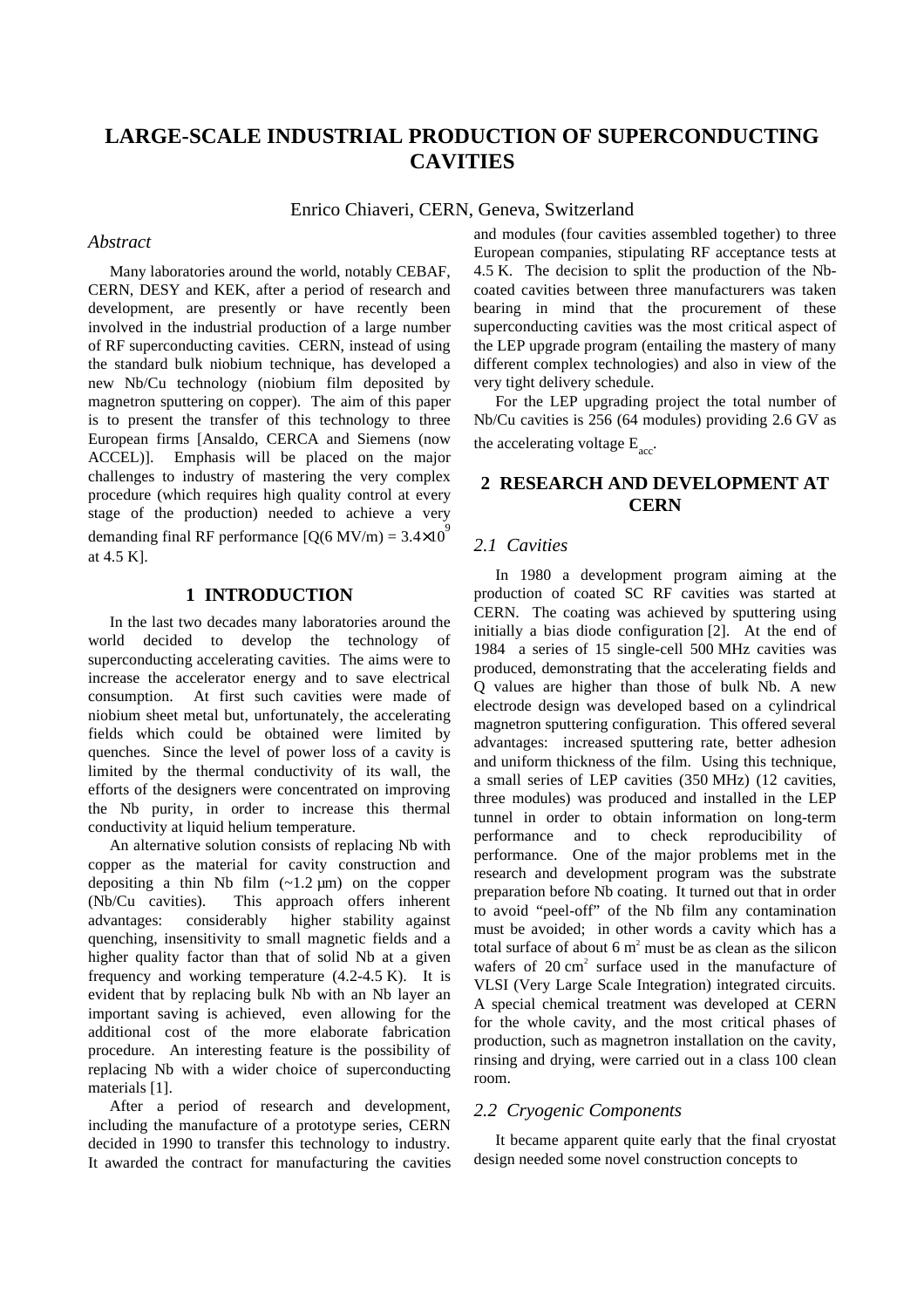

Fig. 1. Vacuum and helium tanks

minimize the costs, to meet the requirements of high accessibility to all critical parts such as couplers and to maximize the average accelerating field.

For these purpose a special vacuum vessel was designed and developed at CERN [3]. This consists of a cylindrical structure made of aluminum alloy; the main supporting frame of the vessel is made of two end rings and three longitudinal plates which are welded to the two rings. Two stainless-steel-sheet sealing envelopes are wrapped around the cylindrical structure. This kind of design allows easy access to all cavity components and it turned out that this was very important during the project because, due to technical difficulties and delay experienced with the couplers, RF and HOM (Higher Order Mode) couplers had to be installed at CERN on the modules already accepted.

Another cryogenic component developed at CERN is the helium tank which encloses the cavity. The design was aimed at minimizing the volume of liquid helium (safety in the LEP tunnel). The tank is made of 2 mm thick stainless-steel sheet welded throughout. Its main body consists of two half-shells which match the shape of the cavity. The seal between the cavity and the helium tank is achieved at the stainless steel ™Conflat flanges which equip all the ports (beam tubes and couplers). Thus the copper seals of all ™Conflat flanges merely separate the ultra-high machine vacuum (inner cavity volume) from the thermal insulation vacuum.

# **3 PRODUCTION SEQUENCE**

# *3.1 Cavity Production*

The major challenge for CERN was to help industry in mastering very quickly (six months) many different technologies, i.e. electron-beam (EB) welding, ultra-high

vacuum, chemical cleaning, Nb sputtering, clean-room operation and provision of high-purity water facilities. In most cases even large industrial companies can master only some of these technologies.

The cavity half cells are produced by lathe spinning. The beam tubes are rolled, EB welded longitudinally and ball-extruded to create the power and HOM coupler ports. The beam tubes, as well as the half cells, are degreased, electropolished (120 µm n–butanol, phosphoric acid) and rinsed with demineralized water. The electropolishing is applied in two steps  $(~60 \mu m$  each); between these the surface is inspected visually and if necessary surface flaws are removed. ™Conflat type flanges are

brazed to the coupler and beam tube ports. All parts are joined by EB welding using the internal gun technique. The entire cavity is degreased, filled with sulphamic acid, chemically polished  $\sim 20 \text{ µm}$ , sulphamic acid, nbutanol, hydrogen peroxide and ammonium citrate), rinsed with sulphamic acid, high-purity water (18 M $\Omega$ /cm) and alcohol and dried under clean laminar air flow (Fig. 2).



Fig. 2. Cavity in clean room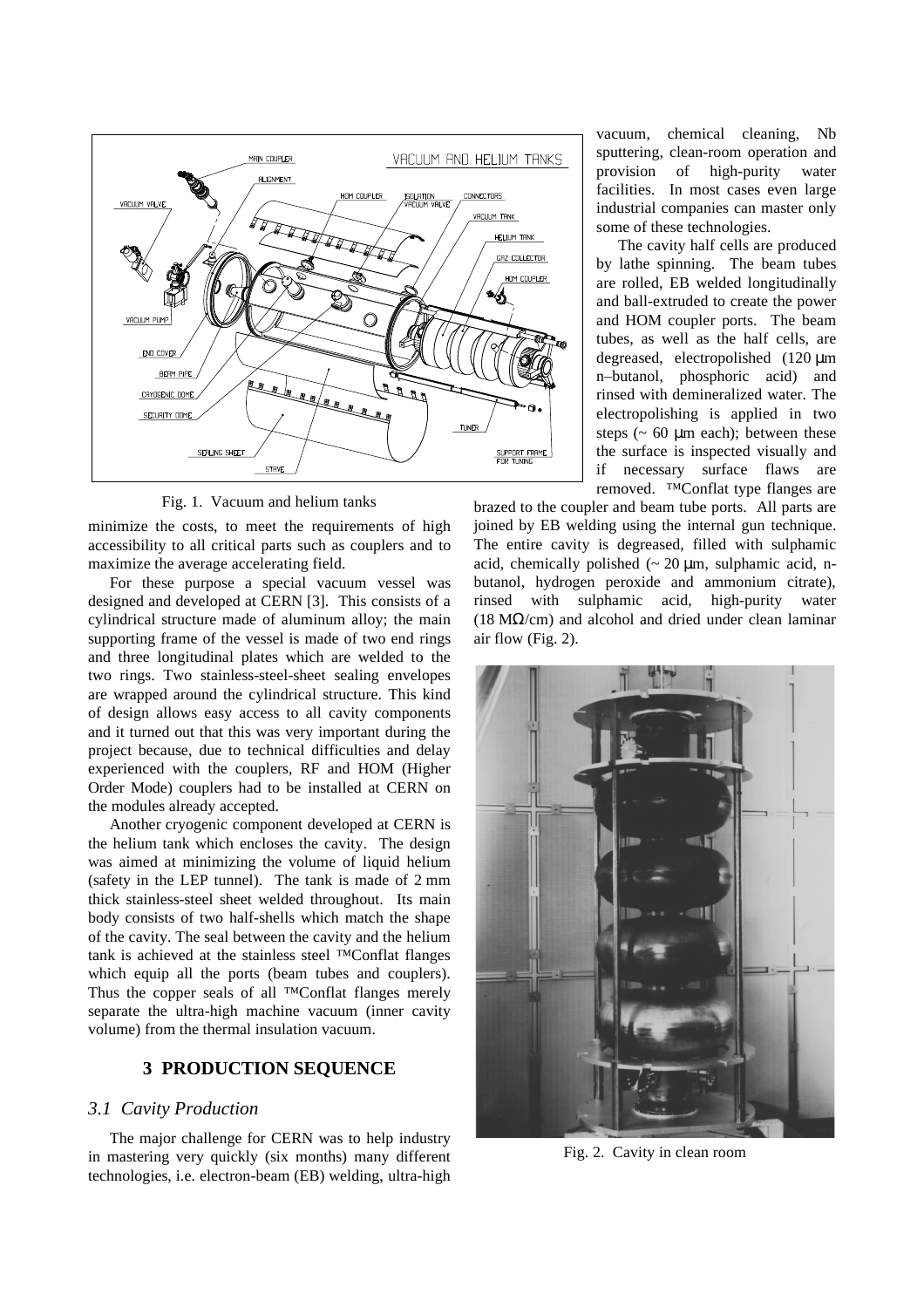For Nb sputtering the magnetron cathode is mounted and dismounted on the cavity in a class 100 clean room. After coating the cavity is closed, rinsed with high purity water (18 M $\Omega$ /cm), dried by pumping and vented with filtered (0.2 µm pore size) dry nitrogen gas. The cavity is then ready to be shipped to CERN for the first RF test in a vertical cryostat. If the cavity does not attain the required performance, an attempt is made to localize the defects by temperature mapping and to recover the cavity by helium processing (24 hours), or if necessary by water rinsing (at low or high pressure). If this is unsuccessful the defective Nb layer is chemically removed and the cavity returned to the manufacturer for a second or even a third Nb coating. In view of the very demanding contractual RF specifications [Q at 6MV/m of at least  $3.4 \times 10^9$  at 4.5 K] the intermediate RF test on the vertical cryostat was found to be absolutely fundamental for the production sequence.

Temperature mapping and visual inspection were also necessary tools for detecting and classifying different kinds of defects. By far the greatest number of "hot spots" detected on cavities during the RF tests were caused by non-uniform interface structure which reduced thermal contact between the Nb layer and the copper bulk [4]. This is clearly related to failures in the chemical polishing, water rinsing and drying of the copper surface before coating.

#### *3.2 Module Production*



Fig. 3. Assembly in clean room

After the intermediate test at CERN described above, whereby the quality of the Nb coating was checked, the cavities were returned to industry for assembly into modules (four cavities, 12.5 m total length). The critical operation was the connecting of the large diameter  $(\emptyset = 24$  cm) beam tube bellows which had to be done in a class 100 clean room (Fig. 3). Best results are obtained if this operation is done in as short a time as possible to minimize the risk of contamination. After mounting of the ancillary equipment (tuners, helium piping etc.) within the cryostat, the modules are sent to CERN, without the HOMs and RF couplers, for final acceptance.

# **4 ANALYSIS OF THE INDUSTRIAL PRODUCTION**

#### *4.1 Cavity Production*

The most critical step in cavity production is the substrate preparation before Nb sputtering which, if not properly done, usually results in "peeling off" of the Nb film. Detached areas are typically of the order of some square millimeters which might seem small compared to the  $6 \text{ m}^2$  of inner surface but is unfortunately sufficient for completely spoiling a cavity. Possible failures during surface preparation could be related to stains of chemical products on the surface, insufficient degreasing, liquid retention in pits, areas with varying copper structure introduced during the lathe-spinning or the electropolishing, or mechanical damage to the surface.

Another possible mechanism of defect creation is foreign particles sticking on the cavity surface before and/or after coating. These can be either dust particles introduced during the manipulation or operation of the cavity or metal splinters from gaskets or tooling. In order to assure the success of this delicate phase of cavity production, a very careful quality protocol of procedures was agreed upon with the three firms. It must be stressed that the visual inspection of the cavity after chemical treatment (and after grinding off of any localized defects) is a critical step. In fact the most important component of the technology transfer was to formulate a precise quality control procedure.

Figure 4 shows the best performances among the 200 cavities already tested vertically so far. The Q-factors are consistently higher than the specifications (by 25% on average). Figure 5 shows the performance of the accepted cavities  $(Q \text{ at } 6 \text{ MV/m})$  as a function of the year of production. There is a clear trend towards higher values showing that the firms gradually learned how to produce better and better cavities.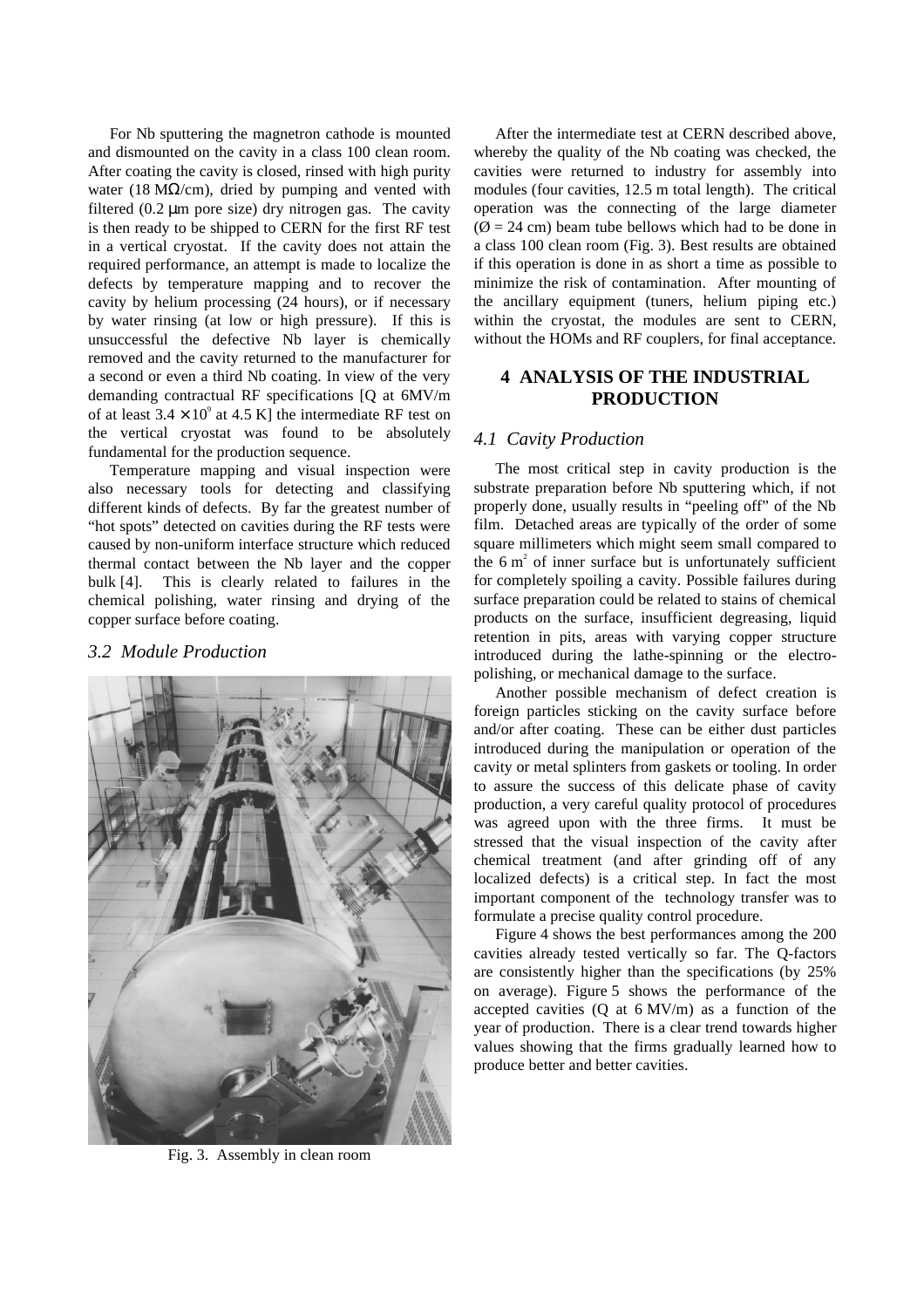





Fig. 5. LEP cavity performance *vs*. year of production

At present the success rate after a single coating is about 75%, but at certain periods of the series production, one company managed to produce 20 consecutive flawless cavities.

# *4.2 Module Assembly*

Most of the problems encountered up until the final assembly were related to clean-room technology. Working in a clean room requires not only a sequence of precise procedures but also the development of a special behavioral "culture". Companies who succeeded in creating this "culture" with competent people and adequate equipment showed a zero rejection rate! Companies whose personnel were less well trained and where the equipment was inadequate experienced a rejection rate as high as 50%. At present, all three companies can reach the required performance levels, in some cases even without helium processing. No significant degradation of the  $Q$  *vs.*  $E_{\text{acc}}$  curve was observed [1].

When there was doubt concerning possible dust contamination during the assembly operations in the clean room, it was found important not to continue the operation, but rather to recheck the cavities, possibly recovering them by rinsing before completing the assembly of a full module. It should be kept in mind that the module assembly is the last critical step in a four- to five-month fabrication sequence, and that only absolutely minimal risks should be accepted.

#### **5 CONCLUSION AND FUTURE**

The new technology developed at CERN, Nb sputtercoating of copper cavities, has now become an industrial reality. Three European firms are able to produce SC cavities (from sheet metal to the final product) having very high level RF performance at liquid helium temperature. It has to be emphasized that thanks to the transfer of this technology from CERN to the three firms, they can now handle different techniques such as electron-beam welding, ultra-high vacuum, clean-room work, the implementation of large chemical and highpurity water plants, sputter-coating etc.

We have achieved strict adherence to our production plan by three separate companies. In Fig. 6 the total number of accepted cavities *vs.* time shows a constant and uninterrupted production rate. Using three suppliers ensured a steady production rate even if one or the other of the companies experienced a temporary loss of capacity.





One of the keys to the success of the project has been the availability at CERN of the necessary know-how and equipment for backup if the companies experienced any temporary disruption of the production. CERN was able to check procedures at any time and at any stage of production (chemical treatment, Nb-coating, high-purity